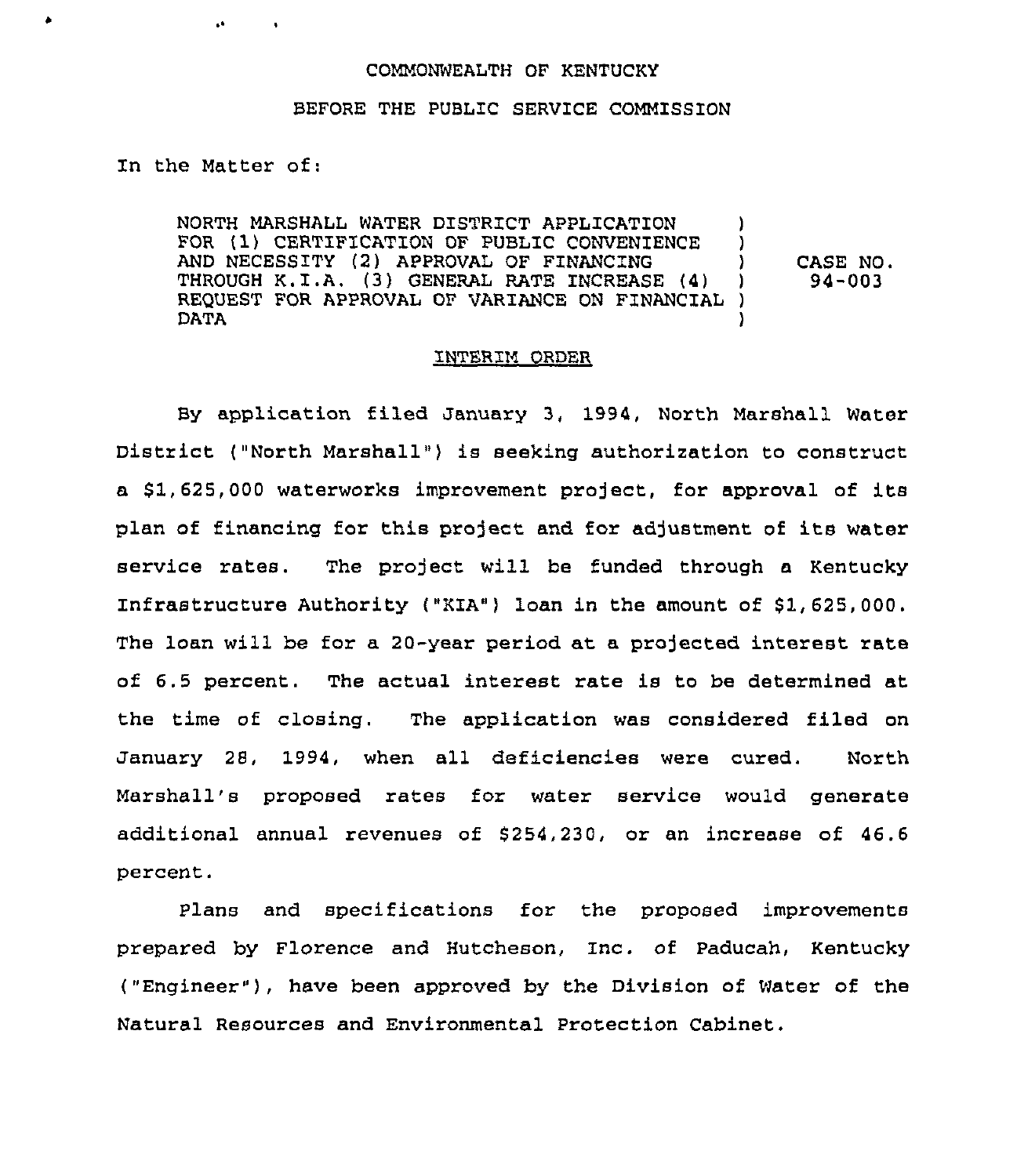This order addresses the construction, financing and revenue requirement portions of the application. in the final Order in this case, the Commission will set rates sufficient to provide the utility with the revenue requirement approved herein.

 $\bullet$ 

Commission Staff conducted a limited financial review of North Marshall's operations for the test period, calendar year 1992. Based upon this review, Commission Staff issued a report on April 15, 1994 recommending approval of the proposed increase in annual operating revenues of \$254,230.

<sup>A</sup> public hearing on North Marshall's application was held on May 3, 1994. No evidence was presented at the hearing to challenge the construction and financing as proposed in the application or recommendations made by Staff related to North Marshall's revenue requirement. The Commission has reserved the issue of the rate structure for the final Order because there is substantial conflicting evidence in the record regarding the appropriate methodology to be used in the rate design structure, The issuance of this interim Order is intended to facilitate North Marshall's obligations to KiA, who will be financing the construction.

The Commission, having reviewed the evidence of record and being otherwise sufficiently advised, finds that:

1. Public convenience and necessity require that the construction proposed be performed and that a Certificate of Public Convenience and Necessity be granted,

2. The proposed construction consists of 4.64 miles of 12 and 6-inch diameter pipelines, six new fire hydrants, two elevated

 $-2-$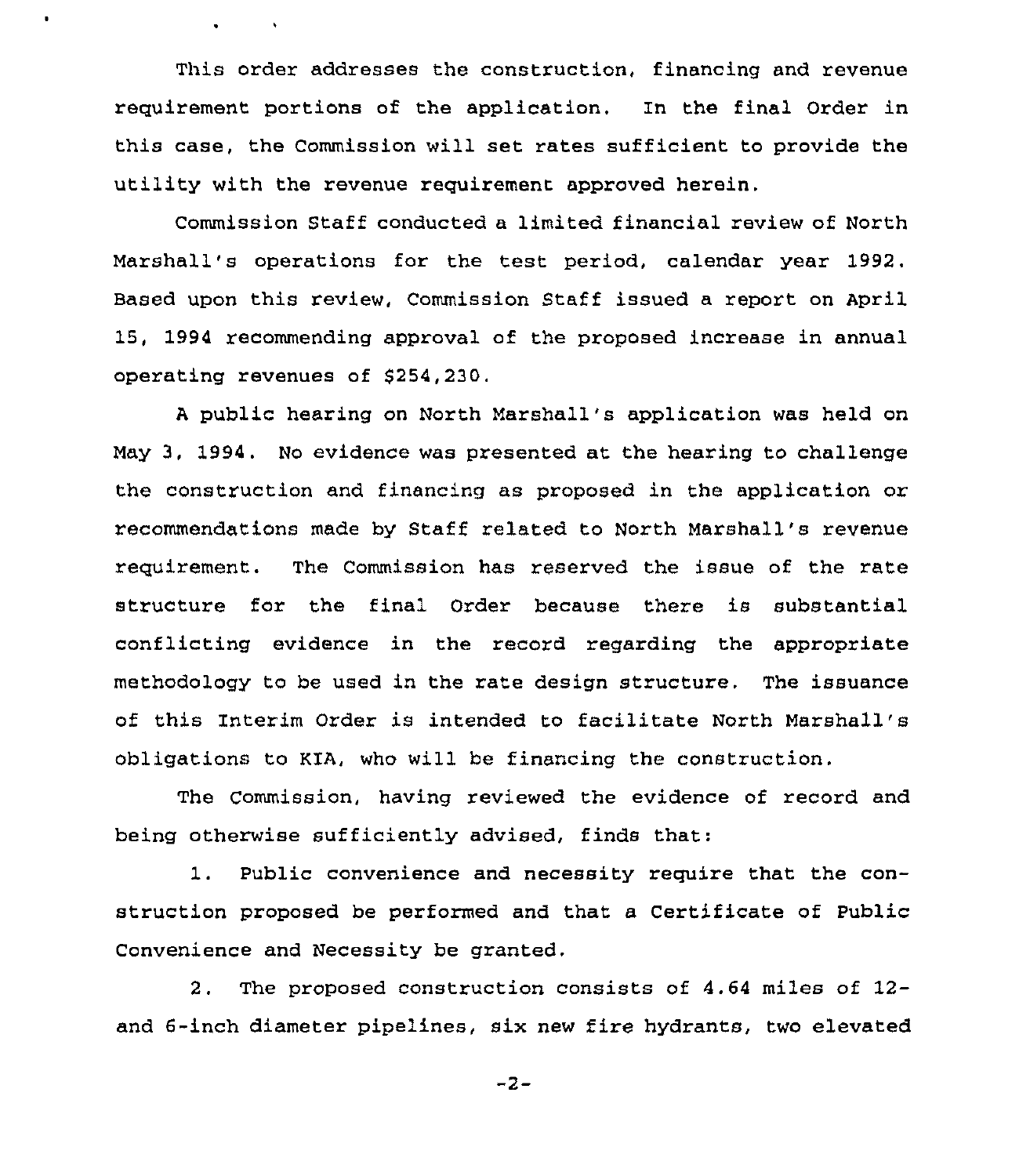500,000-gallon storage tanks, and relatod appurtenances. After allowances are made for fees, contingencios, other indirect costs, the total cost of this project is approximately  $$1,625,000$ .

and the state

3. North Marshall should monitor the adequacios of the expanded water distribution system after construction. If the level of service is inadequate or declining or tho prossuro to any customer is outsido the requirements of 807 KAR 5:066, Section 5(1), North Marshall should take immediate action to maintain the level of service in conformance with the regulations of the Commission.

4. North Marshall should obtain approval from the Commission prior to performing any additional construction not expressly certificated by this Order.

5. Any deviation from the construction approved should be undertaken only with the prior approval of the Commission.

6. North Marshall should furnish duly verified documentation of the total costs of this project including the cost of construction and all other capitalized costs (engineering, legal, administrative, etc.) within <sup>60</sup> days of the date that construction is substantially completed. Said construction costs should be classified into appropriate plant accounts in accordance with the Uniform System of Accounts for Water Utilities prescribed by the Commission.

7. North Marshall should require construction to be inspected under the general supervision of a professional engineer with a Kentucky registration in civil or mechanical engineering, to

 $-3-$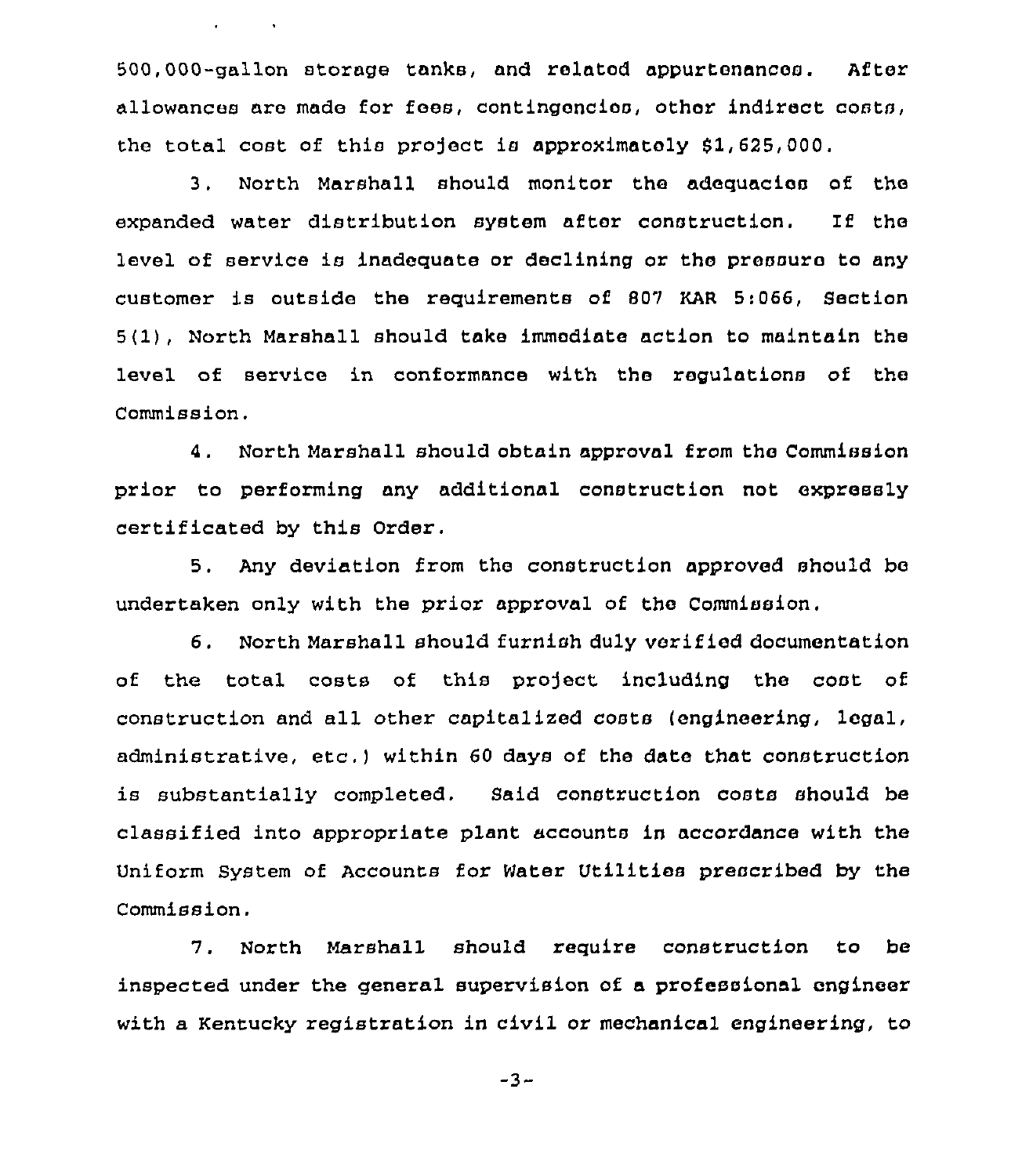ensure that the construction work is done in accordanco with the contract drawings and specifications and in conformance with tho best practices of the construction trades involved in the project.

8. North Marshall should require the Enginoor to furnish within 60 days of the date of substantial complotion of this construction a copy of the "as-built" drawings and a signod statement that the construction has been satisfactorily completed in accordance with the contract plans and specifications.

9. The financing plan proposed by North Marshall is ior lawful objects within the corporate puxposo of its utility opexations, is necessary and appropriate for and consistont with the pxoper performance of the utility's service to the public and will not impair its ability to perform that service, and is reasonably necessary and appropriate for such purpose. The financing plan should, therefore, be approved.

10. The recommendations and findings presented in tho Staff Report, exclusive of the sections related to cost of servico and xate design, are supported by the evidence of record, are reasonable, and are hereby adopted as the findings of the Commission in this proceeding and incorporated by reference as if fully set out herein.

IT IS THEREFORE ORDERED that:

 $\blacksquare$ 

1. North Marshall be and it hereby is granted <sup>a</sup> Certificate of Public Convenience and Necessity to proceed with the proposod construction project as set forth in the drawings and specifications of record herein, on the condition that service

 $-4-$